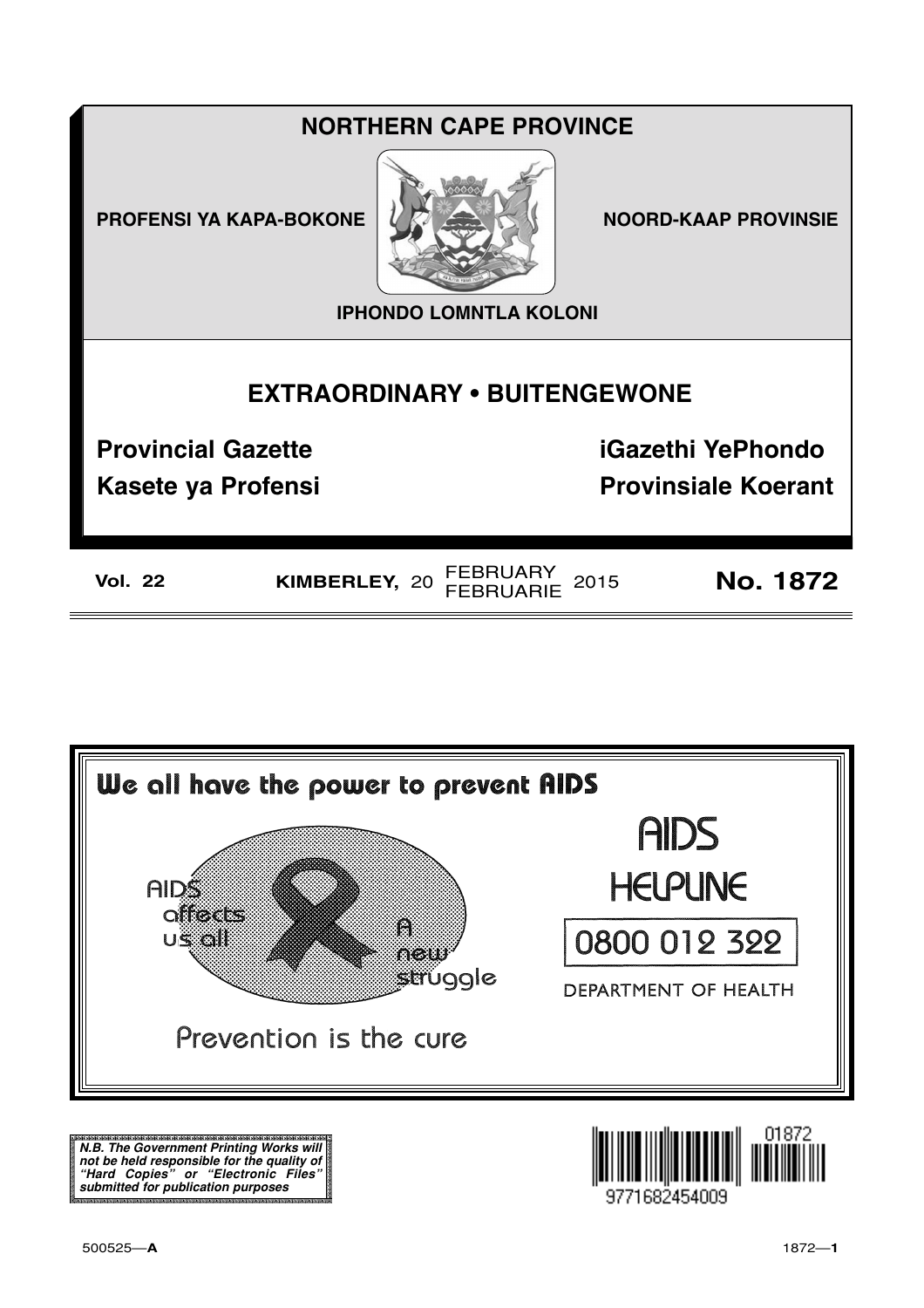#### **IMPORTANT NOTICE**

**The Government Printing Works will not be held responsible for faxed documents not received due to errors on the fax machine or faxes received which are unclear or incomplete. Please be advised that an "OK" slip, received from a fax machine, will not be accepted as proof that documents were received by the GPW for printing. If documents are faxed to the GPW it will be the sender's responsibility to phone and confirm that the documents were received in good order.**

**Furthermore the Government Printing Works will also not be held responsible for cancellations and amendments which have not been done on original documents received from clients.**

| <b>CONTENTS • INHOUD</b> |  |
|--------------------------|--|
|--------------------------|--|

| No. |                                                                                                                  | Page<br>No. | Gazette<br>No. |
|-----|------------------------------------------------------------------------------------------------------------------|-------------|----------------|
|     | <b>PROCLAMATION</b>                                                                                              |             |                |
|     | National Road Traffic Act (93/1996): Schedule of fees in respect of registration and licencing of motor vehicles |             | 1872           |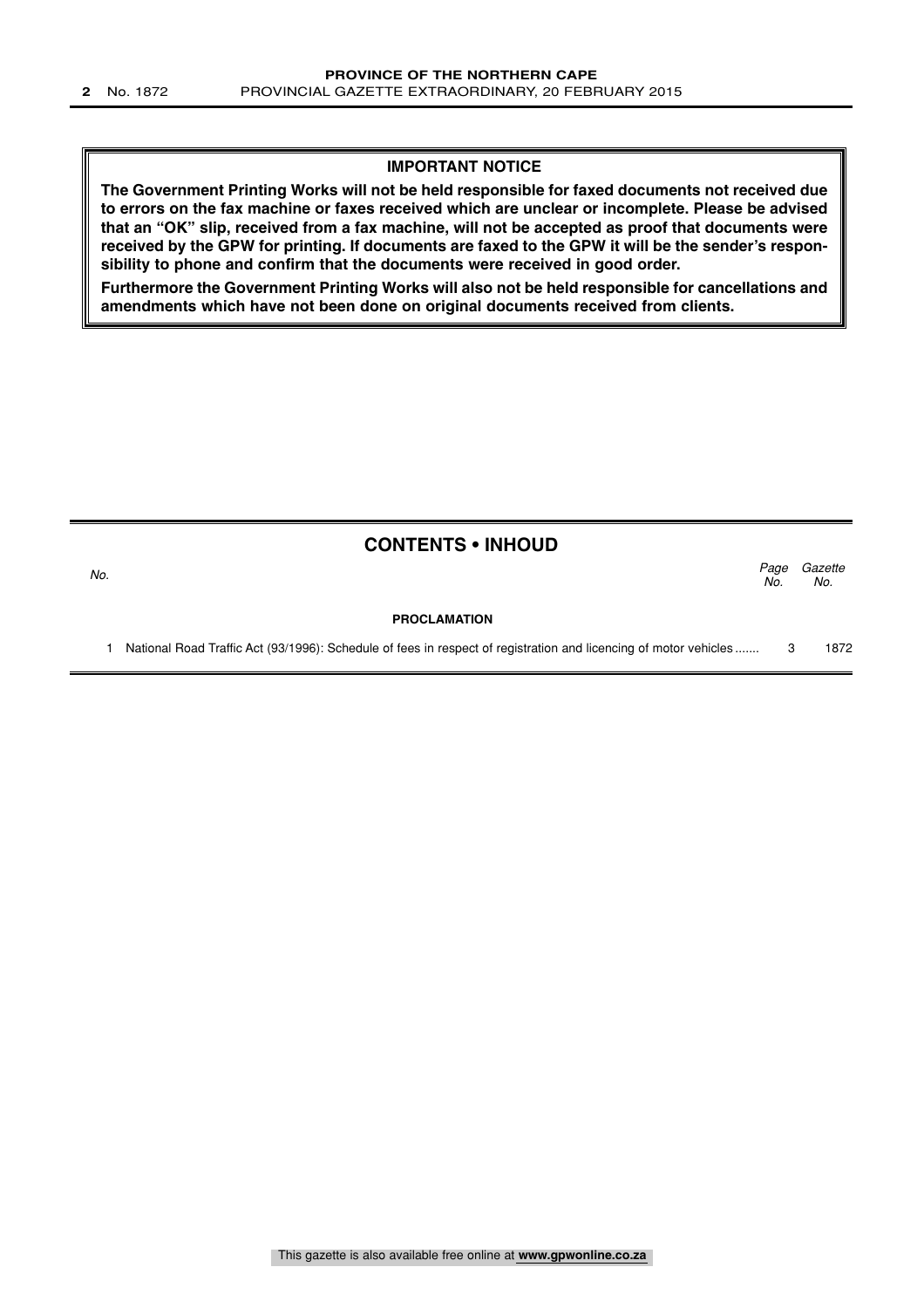#### **PROCLAMATION**

**No. 1, 2015**

# PROCLAMATION

### DEPARTMENT OF TRANSPORT, SAFETY AND LIAISON

#### NATIONAL ROAD TRAFFIC ACT, 1996 (ACT 93 OF 1996)

### SCHEDULE OF FEES IN RESPECT OF REGISTRATION AND LICENCING OF MOTOR VEHICLES

Under the powers vested in me by Regulation 25 of the National Road Traffic Act, 1996 (Act 93 of 1996), I hereby publish the fees in respect of the registration and licencing of motor vehicles as set forth in the Schedules annexed hereto.

Dated and signed at Kimberley on this V2.. day of... The many 2015

WBACCH Member of the Executive Council for Transport, Safety and Liaison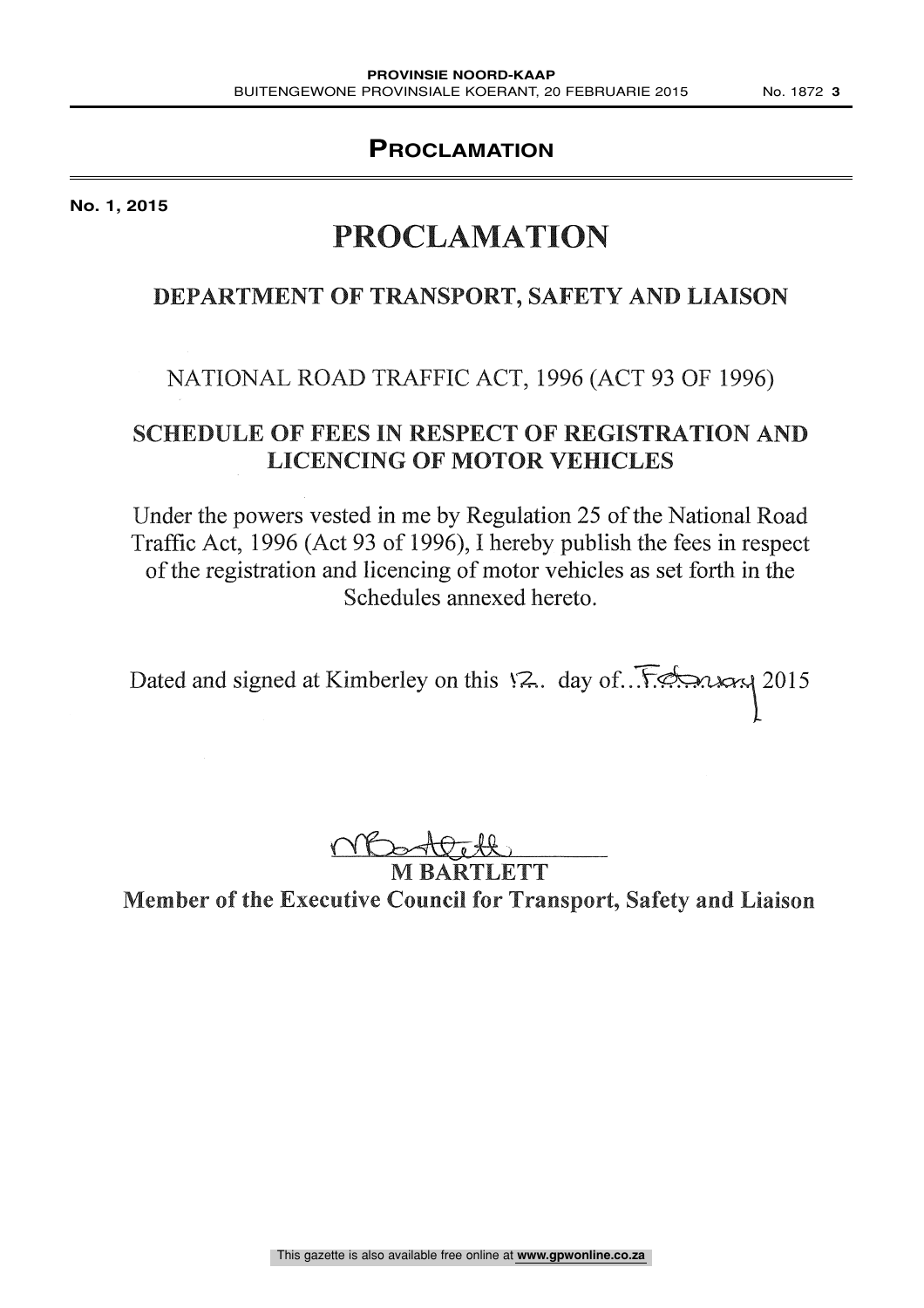|      | Schedule 2 (Table 2: Motor vehicle Registration and Licence Fees<br>is substituted by the following schedule: |      |          |  |
|------|---------------------------------------------------------------------------------------------------------------|------|----------|--|
|      | Schedule 2: Motor vehicle Registration and Licence Fees                                                       |      |          |  |
|      |                                                                                                               |      |          |  |
| ltem | Description                                                                                                   | Tare | eg<br>Le |  |
| إسع. | <b>Motor Vehicle</b>                                                                                          |      | R 80     |  |
|      | Registration                                                                                                  |      |          |  |
| N    | <b>Motor Vehicle Licence</b>                                                                                  |      |          |  |
|      | Fees                                                                                                          |      |          |  |
| 2.1  | A motor cycle, motor                                                                                          |      | R 102    |  |
|      | tricycle and motor                                                                                            |      |          |  |
|      | quadrucycle, other than                                                                                       |      |          |  |
|      | a motor vehicle                                                                                               |      |          |  |
|      | referred to in item 3 of                                                                                      |      |          |  |
|      | this schedule                                                                                                 |      |          |  |
|      |                                                                                                               |      |          |  |
|      |                                                                                                               |      |          |  |
|      |                                                                                                               |      |          |  |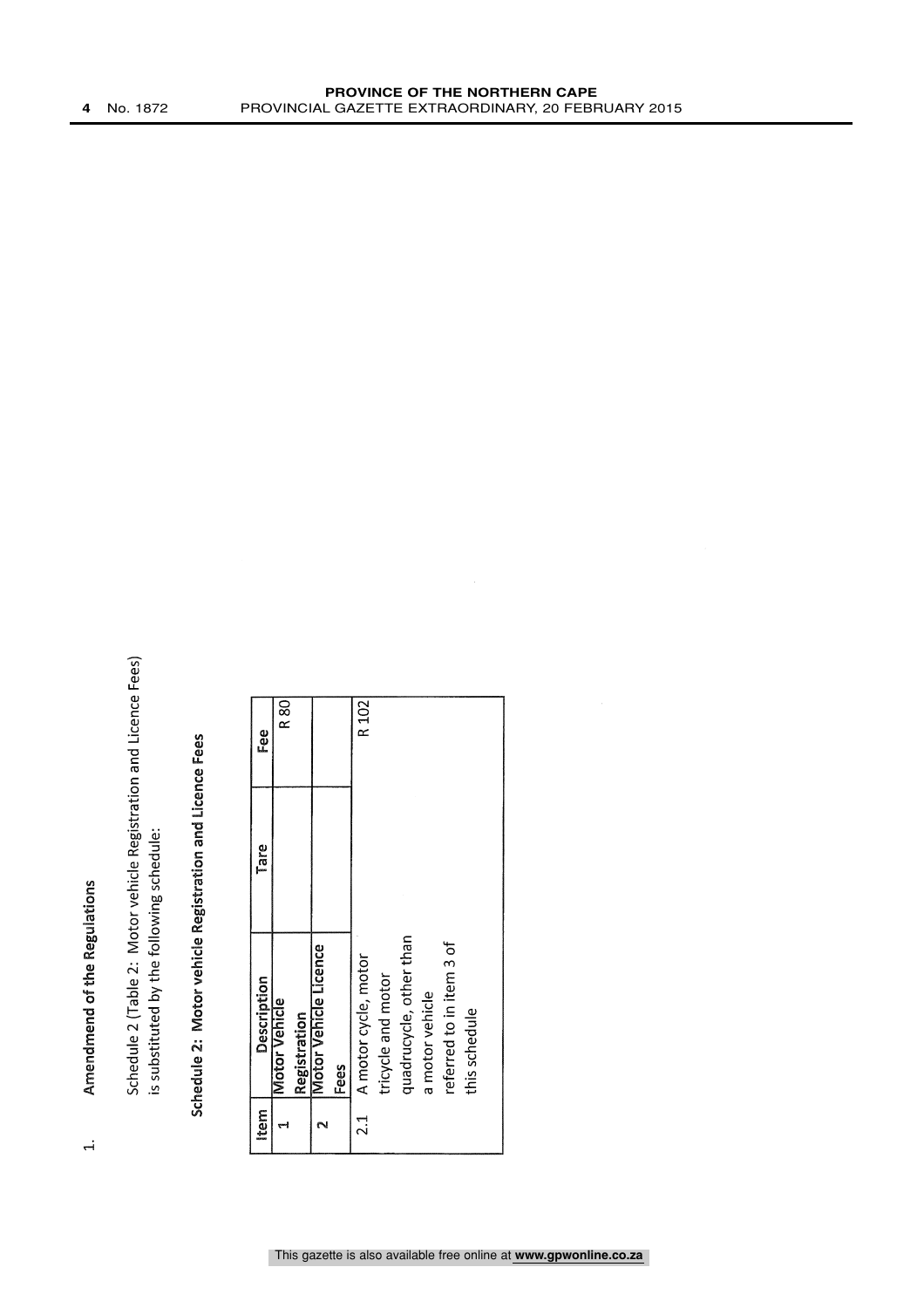| Description                          | Tare                                           |                      |                      |             |                                                      |                     |                     |                  |
|--------------------------------------|------------------------------------------------|----------------------|----------------------|-------------|------------------------------------------------------|---------------------|---------------------|------------------|
| A motor vehicle other                | 0                                              | $\overline{250}$     | $\frac{Fee}{R\ 216}$ | Item<br>2.3 | Description                                          | Tare<br>$\circ$     | 250                 | R 102<br>Fee     |
| than a motor vehicle                 | $\pmb{\cdot}$<br>251                           | န္တြ                 | R 240                |             | G<br>semi-trailer, which is<br>A trailer, other than | 251                 | 500                 | R <sub>102</sub> |
| referred to in items 2.1,            | 501                                            | 750                  | R 240                |             |                                                      | <b>501</b>          | 750                 | R <sub>102</sub> |
|                                      | $\overline{751}$                               | 1000                 | R 264                |             | used only in connection                              | $\overline{51}$     | $\frac{000}{1000}$  | R <sub>102</sub> |
| 2.3, 2.4, 2.5, 2.6, 2.7,             | 1001                                           | 1250<br>1500         | R 324                |             | with the owner's own                                 | 1001                | 1250                | R 102            |
| 2.8, 2.9, 2.10 or 3 of               | $\frac{1251}{251}$                             |                      | R 414                |             | farming activities, other                            | $\frac{1251}{25}$   | 500                 | R 102            |
| this schedule with a                 | $\overline{1501}$                              | 1750                 | R 498                |             | than a motor vehicle                                 | 1501                | 1750                | R <sub>102</sub> |
| tare of:                             | $\frac{1751}{2}$                               | 2000                 | R 558<br>R 714       |             | referred to in item 2.8,                             | $\frac{1751}{2}$    | $\frac{100}{2000}$  | R <sub>102</sub> |
|                                      | $\pmb{\scriptstyle{1}}$<br>$\frac{1001}{2001}$ | 2250                 |                      |             | 2.10 or 3 of this                                    | $\frac{1001}{2001}$ | $\frac{250}{250}$   | R 102            |
|                                      | 2551                                           | 2500                 | R 858                |             | schedule                                             | $\frac{25}{250}$    | $\frac{2500}{500}$  | R 102            |
|                                      |                                                | 2750                 | R 972                |             |                                                      |                     | 2750                | R 102            |
|                                      | 2751                                           | 3000                 | 1,008<br>∝           |             |                                                      |                     | $\frac{1}{2000}$    | R 102            |
|                                      | $\frac{1001}{200}$                             | 3250                 | 1,248<br>œ           |             |                                                      | $\overline{3001}$   | 3250                | $R$ 102          |
|                                      | $\frac{1}{3251}$                               | 3500                 | R 1,428              |             |                                                      | 3251                | $\frac{1500}{2500}$ | $R$ 102          |
|                                      | 3501<br>3751                                   | $\frac{3750}{ }$     | R 1,620              |             |                                                      | $\frac{3501}{3751}$ | $\frac{2750}{ }$    | R 102            |
|                                      |                                                | 4000                 | 1,776<br>$\propto$   |             |                                                      |                     | 4000                | R 102            |
|                                      | 4001                                           | 4250                 | R 1,974              |             |                                                      | 4001                | 4250                | R 102            |
|                                      | $\pmb{\cdot}$<br>4251                          | 4500                 | R 2,160              |             |                                                      | 4251                | 4500                | R <sub>102</sub> |
|                                      | 4501                                           | 4750<br>5000         | R 2,304              |             |                                                      | $\frac{4501}{ }$    | 4750                | R 102            |
|                                      | 4751                                           |                      | $R$ 2,514            |             |                                                      | 4751                | 5000                | R 102            |
|                                      | 5001                                           | 5250                 | R 3,930              |             |                                                      | $\overline{5001}$   | 5250                | R 102            |
|                                      | $\pmb{\mathfrak{t}}$<br>$\overline{52}$        | 5500                 | R4,230               |             |                                                      | $\overline{5251}$   | 5500                | R 102            |
|                                      | 5501<br>5751                                   | 5750                 | R 4,650              |             |                                                      | $\frac{5501}{5751}$ | 5750                | R 102            |
|                                      |                                                | 6000                 | R 5,052              |             |                                                      |                     | 6000                | R <sub>102</sub> |
|                                      | 6001                                           | 6250                 | R 5,538              |             |                                                      | $\overline{5001}$   | $\frac{50}{250}$    | R 102            |
|                                      | 6251                                           | 6500                 | R 5,922              |             |                                                      | 6251                | 6500                | R <sub>102</sub> |
|                                      | 6501                                           | 6750<br>7000         | R 6,354              |             |                                                      | $\frac{65}{651}$    | $\frac{6750}{ }$    | R 102            |
|                                      | $\overline{6751}$                              |                      | R 7,038              |             |                                                      |                     | 7000                | R <sub>102</sub> |
|                                      | 7001                                           | 7250                 | R 7,248              |             |                                                      | $\overline{7001}$   | $\frac{250}{250}$   | R 102            |
|                                      | 7251                                           | 7500                 | R 7,710              |             |                                                      | <b>7251</b>         | 7500                | R 102            |
|                                      | $\frac{1501}{ }$                               | 8000                 | R 8,472              |             |                                                      | $\frac{1}{2501}$    | 8000                | R 102            |
|                                      | 8001                                           | 8500                 | R 9,528<br>R 10,578  |             |                                                      | 8001                | 8500                | R 102            |
|                                      | 8501                                           | 0006                 |                      |             |                                                      | $\overline{501}$    | 9000                | R 102            |
|                                      | 9001                                           | 9500                 | R 11,646             |             |                                                      |                     | $\frac{60}{300}$    | R 102            |
|                                      | $\frac{501}{50}$                               | 10000                | R 12,756             |             |                                                      | <b>PSO1</b>         | 10000               | R 102            |
|                                      | 10001                                          | 10500                | R 14,094             |             |                                                      | 10001               | 10500               | R 102            |
|                                      | 10501                                          | 11000                | R 15,474             |             |                                                      | 10501               | 11000               | R <sub>102</sub> |
|                                      | 11001                                          | 11500                | R 16,656             |             |                                                      | 11001               | 11500               | $\frac{102}{R}$  |
|                                      | 11501                                          | $\frac{12000}{2000}$ | R 18,282             |             |                                                      | 11501               | $\frac{12000}{1}$   | 202              |
| For each additional 500 kilograms or |                                                | part thereof         |                      |             |                                                      |                     |                     |                  |
| above 12 000 kilograms:              |                                                |                      | 1,842<br>œ           |             |                                                      |                     |                     |                  |
|                                      |                                                |                      |                      |             |                                                      |                     |                     |                  |
|                                      |                                                |                      |                      |             |                                                      |                     |                     |                  |
|                                      |                                                |                      |                      |             |                                                      |                     |                     |                  |
|                                      |                                                |                      |                      |             |                                                      |                     |                     |                  |

| ltem | Description                              | are<br>⊢                     |                      | Fee                                          |
|------|------------------------------------------|------------------------------|----------------------|----------------------------------------------|
| 2.2  | A motor vehicle other                    | lo                           | 250                  | $\frac{5}{16}$<br>l∝                         |
|      | than a motor vehicle                     | ភ្ន<br>lN                    | 500                  | $\frac{5}{2}$<br>$\propto$                   |
|      | $\overline{d}$<br>referred to in items 2 | 501                          |                      | $\frac{5}{2}$<br>l≃                          |
|      | 2.3,                                     | $\overline{751}$             | 1000                 | $\frac{5}{34}$<br>$\propto$                  |
|      | 2.5, 2.6, 2.7<br>2.4,                    | $\overline{5}$               | $\frac{1250}{250}$   | iα                                           |
|      | 2.10 or 3 of<br>2.9,<br>2.8,             | 1251                         | 1500                 | $\frac{414}{4}$<br>I≃                        |
|      | œ<br>schedule with<br>this:              | 1501                         | 1750                 | $\frac{86}{4}$<br>عه! که!                    |
|      | Ë<br>tare                                | 1751                         | $\frac{1}{2000}$     | $\frac{5}{74}$                               |
|      |                                          | $\cdot$<br>$\overline{2001}$ | 2250                 | l≃                                           |
|      |                                          | 251                          | 2500                 | 358<br>l≃                                    |
|      |                                          | 2501                         | 2750                 | $\overline{572}$<br>$\propto$                |
|      |                                          | 2751                         | $rac{2000}{x}$       | $\overline{1,008}$<br>$\propto$              |
|      |                                          | 3001<br>3251                 | 3250<br>3500<br>3750 | 248<br>$\vdash$<br>Ιœ                        |
|      |                                          |                              |                      | $\overline{428}$<br>١H<br>Ιœ                 |
|      |                                          | 3501                         |                      | $\overline{50}$<br>$\mathbf{u}$<br>$\propto$ |
|      |                                          |                              | 4000                 | 776<br>$\vec{H}$<br>$\sim$                   |
|      |                                          | 4001                         | 4250                 | 1,974<br>$\propto$                           |
|      |                                          | 4251                         | 4500                 | 2,160<br>$\propto$                           |
|      |                                          | $\blacksquare$<br>4501       | 4750                 | $\frac{2}{304}$<br>l∝                        |
|      |                                          | 4751                         | 5000                 | $\frac{1}{4}$<br>$\propto$                   |
|      |                                          | 5001                         | $\overline{5250}$    | $\frac{3}{3}$<br>$\propto$                   |
|      |                                          | 5251<br>5501                 | 5500                 | l≃                                           |
|      |                                          |                              |                      | $\frac{4,230}{4,650}$<br>l≃                  |
|      |                                          | 5751                         | 6000                 | 5,052<br>l≃                                  |
|      |                                          | 6001                         | 6250                 | n 13<br> 3  3 <br> 5  3 <br>$\propto$        |
|      |                                          | 6251                         | 6500                 | $\propto$                                    |
|      |                                          | 6501                         | 6750                 | ه،<br>$\propto$                              |
|      |                                          | 6751                         | 7000                 | 7,038<br>œ                                   |
|      |                                          | $\cdot$<br>7001              | 7250                 | 7,248<br>Ιœ                                  |
|      |                                          | 7251                         | 7500                 | $\overline{71}$<br>$\mathcal{L}$<br>عە       |
|      |                                          | 7501                         | 8000                 | 8,472<br>$\propto$                           |
|      |                                          | $\mathbf{I}$<br>8001         | 8500                 | င္ကြ<br> တ<br>l≃                             |
|      |                                          | 8501                         | 8000                 | $\frac{18}{2}$<br>$\overline{5}$<br>≃        |
|      |                                          | 9001                         | 9500                 | 11,646<br>Ιœ                                 |
|      |                                          | 5501                         | 10000                | 756<br>12,<br>œ                              |
|      |                                          | 10001                        | 10500                | 14,094<br>l∝                                 |
|      |                                          | 10501                        | 11000                | $\overline{47}$<br>ļ5<br>عما                 |
|      |                                          | 11001                        | 11500                | $\frac{16,656}{18,282}$<br>ےءا               |
|      |                                          | 11501                        | 12000                | $\propto$                                    |
|      | additional<br>each<br>ă                  | ŏ<br>500 kilograms           | part thereof         |                                              |
|      | 000 kilograms:<br>12<br>above            |                              |                      | 1,842<br>$\propto$                           |

This gazette is also available free online at **www.gpwonline.co.za**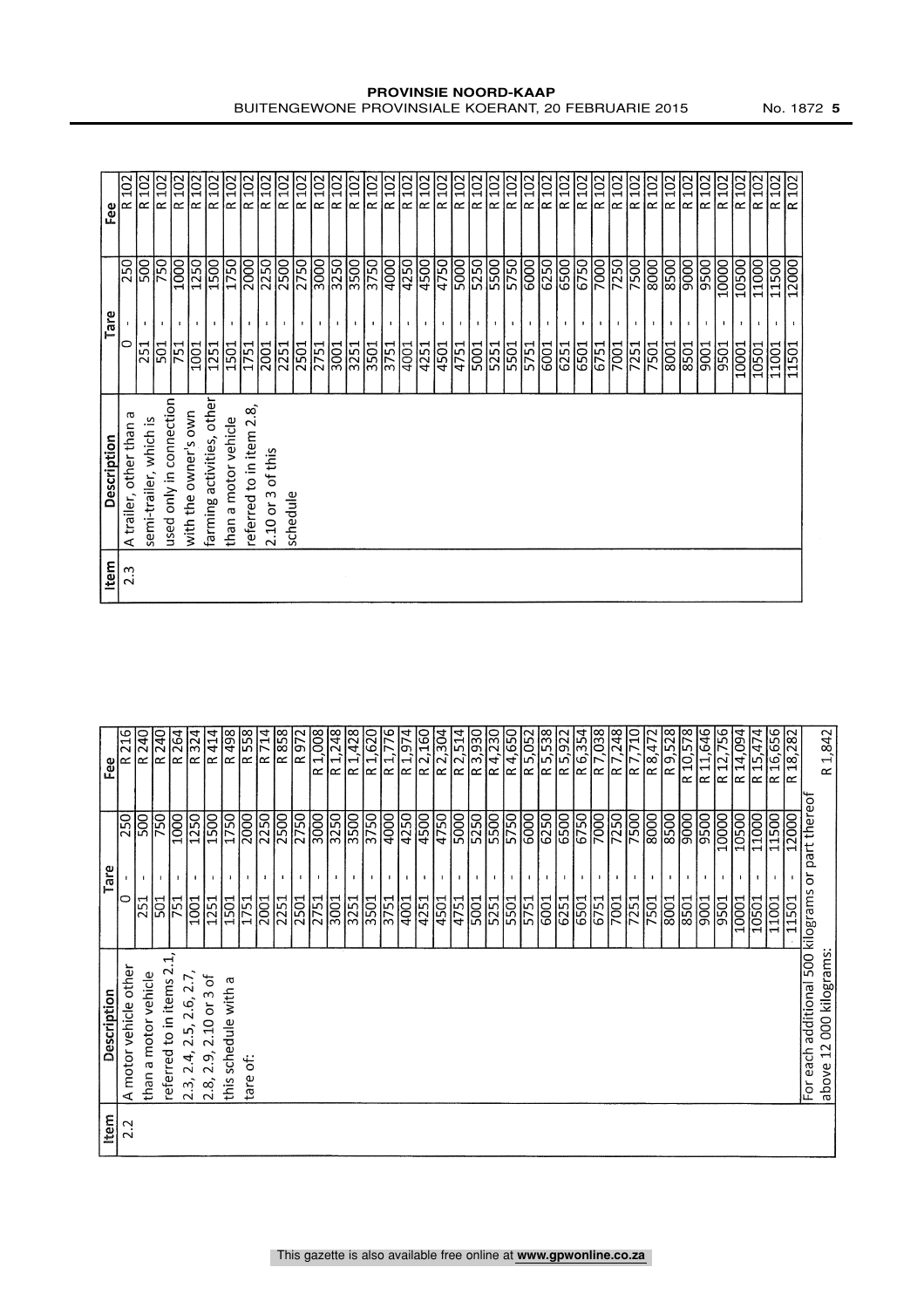| Description                                       | Tare                               |                   | Fee                 | Item | Description                                       | Tare                                                 | Fee                 |
|---------------------------------------------------|------------------------------------|-------------------|---------------------|------|---------------------------------------------------|------------------------------------------------------|---------------------|
| A breakdown vehicle,                              | $\circ$                            | $\overline{250}$  | R 216               | 2.5  | A truck-tractor, other                            | 250<br>٠<br>0                                        | R 216               |
| other than a motor                                | 4<br>$\overline{251}$              | 500               | R 240               |      | than a truck-tractor                              | 500<br>$\,$ 1<br>251                                 | R 240               |
| vehicle referred to in                            | 501                                | 750               | R 240               |      |                                                   | $\overline{50}$<br>٠<br>$\overline{501}$             | R 240               |
|                                                   | $\overline{51}$                    | $\frac{100}{100}$ | 264<br>œ            |      | referred to in item 2.6,                          | 1000<br>$\mathbf{I}$<br>$\frac{1}{251}$              | R 264               |
| item 3 of this schedule                           | 1001                               | 1250              | R 324               |      | used by the owner                                 | 1250<br>$\mathbf{r}$<br>1001                         | R324                |
|                                                   | $\mathbf{r}$<br>$\overline{1251}$  | 1500              | R414                |      | thereof solely in                                 | 1500<br>$\,$ $\,$<br>1251                            | R414                |
|                                                   | $\pmb{\mathfrak{t}}$<br>1501       | 1750              | R498                |      | connection with                                   | 1750<br>$\mathbf{I}$<br><b>ISO1</b>                  | R498                |
|                                                   | 1751                               | 2000              | R 558               |      | farming operations,                               | $\frac{2000}{2000}$<br>$\overline{1751}$             | R 558               |
|                                                   | 2001                               | 2250              | R714                |      | other than for the                                | 2250<br>$\mathbf{I}$<br>2001                         | $R$ 714             |
|                                                   | $\pmb{\mathfrak{r}}$<br>2251       | 2500              | R 858               |      |                                                   | 2500<br>$\blacksquare$<br>2251                       | R 858               |
|                                                   | $\,$ 1<br>2501                     | 2750              | 972<br>$\propto$    |      | conveyance of goods                               | 2750<br>$\overline{2501}$                            | R 972               |
|                                                   | 2751                               |                   | 1,008<br>œ          |      | for reward on a public                            | $\frac{1}{2000}$<br>$\mathbf{I}$<br>$\frac{1}{2751}$ | 1,008<br>œ          |
|                                                   | $\frac{1001}{200}$                 | 3000              | 1,248<br>œ          |      | road, other than a                                | 3250<br>$\mathbf{I}$<br>$\frac{5001}{2000}$          | R 1,248             |
|                                                   | $\pmb{\cdot}$<br>$\frac{3251}{51}$ | 3500              | R 1,428             |      | motor vehicle referred                            | 3500                                                 | R 1,428             |
|                                                   | 3501                               | 3750              | 1,620<br>Ιœ         |      | to in item 3 of this                              | 3750<br>$\frac{3251}{3501}$                          | R 1,620             |
|                                                   | $\frac{1}{3751}$                   | $\frac{1}{2}$     | 1,776<br>$\propto$  |      | schedule                                          | 4000<br>$\mathbf{I}$<br>3751                         | R <sub>1,776</sub>  |
|                                                   | $\mathbf I$<br>4001                | 4250              | R <sub>1,974</sub>  |      |                                                   | 4250<br>$\mathbf{I}$<br>$\sqrt{4001}$                | R 1,974             |
|                                                   | $\pmb{\ast}$<br>4251               | 4500              | R 2,160             |      |                                                   | 4500<br>$\blacksquare$<br>4251                       | R 2,160             |
|                                                   | 4501                               | $\frac{65}{4750}$ | R2,304              |      |                                                   | 4750<br>$\mathbf{I}$<br>$\frac{4501}{4501}$          | $R$ 2,304           |
|                                                   | 4751                               | 5000              | R 2,514             |      |                                                   | 5000<br>$\mathbf{1}$<br>4751                         | R 2,514             |
|                                                   | $\blacksquare$<br>5001             | 5250              | 3,930<br>Ιœ         |      |                                                   | 5250<br>$\mathbf{1}$<br>5001                         | R3,93C              |
|                                                   | $\mathbf I$<br>5251                | 5500              | R4,230              |      |                                                   | 5500<br>$\blacksquare$<br>5251                       | $R\,4,230$          |
|                                                   | 5501                               | 5750              | R4,650              |      |                                                   | 5750<br>5501                                         | R 4,650             |
|                                                   | $\overline{5751}$                  | $\frac{1}{6000}$  | R 5,052             |      |                                                   | 6000<br>$\mathbf{I}$<br>5751                         | R 5,052             |
|                                                   | <b>6001</b>                        | 6250              | R 5,538             |      |                                                   | 6250<br>$\overline{6001}$                            | R 5,538             |
|                                                   | 6251                               | 6500              | R 5,922             |      |                                                   | 550<br>$\blacksquare$<br>6251                        | R 5,922             |
|                                                   | 6501<br>6751                       | 6750              | R 6,354             |      |                                                   | 6750<br>$\overline{6501}$                            | R 6,354             |
|                                                   |                                    | $\frac{1}{2000}$  | R 7,038             |      |                                                   | 7000<br>6751                                         | R 7,038             |
|                                                   | 7001                               | 7250              | R 7,248             |      |                                                   | 7250<br>$\mathbf{I}$<br>7001                         | R 7,248             |
|                                                   | $\pmb{\cdot}$<br>7251              | 7500              | R 7,710             |      |                                                   | 7500<br>$\mathbf{I}$<br>7251                         | R 7,710             |
|                                                   | 7501                               | 8000              | R 8,472             |      |                                                   | $\frac{800}{80}$<br>$\overline{7501}$                | R 8,472             |
|                                                   | 8001                               | 8500              | R 9,528             |      |                                                   | 8500<br>8001                                         | R9,528              |
|                                                   | 8501                               | $\overline{9000}$ | R <sub>10,578</sub> |      |                                                   | 9000<br>503                                          | R <sub>10,578</sub> |
|                                                   | $\frac{9001}{2}$                   | 9500              | R11,646             |      |                                                   | 9500<br>$\overline{5001}$                            | R 11,646            |
|                                                   | $\frac{501}{501}$                  | 10000             | R 12,756            |      |                                                   | 10000<br>$\frac{9501}{ }$                            | R <sub>12,756</sub> |
|                                                   | 10001                              | 10500             | R 14,094            |      |                                                   | 10500<br>10001                                       | R 14,094            |
|                                                   | 10501                              | 11000             | R 15,474            |      |                                                   | 11000<br>10501                                       | R 15,474            |
|                                                   | 11001                              | 11500             | 16,890<br>۱∝        |      |                                                   | 11500<br>11001                                       | R 16,890            |
|                                                   | 11501                              | 12000             | 18,282<br>Ιœ        |      |                                                   | 12000<br>11501                                       | 18,282<br>l∝        |
| For each additional 500 kilograms or part thereof |                                    |                   |                     |      | For each additional 500 kilograms or part thereof |                                                      |                     |
| above 12 000 kilograms:                           |                                    |                   | R1,842              |      | above 12 000 kilograms:                           |                                                      | 1,842<br>œ          |
|                                                   |                                    |                   |                     |      |                                                   |                                                      |                     |
|                                                   |                                    |                   |                     |      |                                                   |                                                      |                     |
|                                                   |                                    |                   |                     |      |                                                   |                                                      |                     |
|                                                   |                                    |                   |                     |      |                                                   |                                                      |                     |

| Item | Description                                                                 | Tare                                         | Fee                                       |
|------|-----------------------------------------------------------------------------|----------------------------------------------|-------------------------------------------|
| 2.4  | A breakdown vehicle,                                                        | $\overline{250}$<br>$\circ$                  | $\overline{216}$<br>$\propto$             |
|      | other than a motor                                                          | 500<br>251                                   | R 240                                     |
|      | vehicle referred to in                                                      | $\frac{501}{751}$                            | R 240                                     |
|      |                                                                             | $\frac{100}{2}$                              | $\frac{264}{ }$<br>$\propto$              |
|      | of this schedule<br>item <sub>3</sub>                                       | 1250<br>1001                                 | $\overline{324}$<br>$\alpha'$             |
|      |                                                                             | 1500<br>1251                                 | R 414                                     |
|      |                                                                             | 1750<br>1501                                 | R498                                      |
|      |                                                                             | 2000<br>2250<br>1751                         | R 558                                     |
|      |                                                                             | 2001                                         | 714<br>$\simeq$                           |
|      |                                                                             | 2251                                         | 858<br>$ \alpha $                         |
|      |                                                                             |                                              | $\sqrt{972}$                              |
|      |                                                                             | 2751                                         | $\frac{1,008}{$<br>Ιœ                     |
|      |                                                                             | 2500<br>2750<br>3000<br>3550<br>3550<br>3001 | $\frac{8}{248}$<br>'ب<br>œ                |
|      |                                                                             |                                              | $\frac{8}{428}$<br>$\vec{r}$<br>$\propto$ |
|      |                                                                             | 3750<br>3501                                 | 1,620<br>œ                                |
|      |                                                                             | 1000<br>3751                                 | $\frac{1}{776}$<br>$\vec{r}$<br>ا∝        |
|      |                                                                             | $\frac{1}{4250}$<br>4001                     | 974<br>$\rightarrow$<br>l≃                |
|      |                                                                             | 4500<br>4251                                 | 2,160<br>l≃                               |
|      |                                                                             | $\frac{1750}{ }$<br>4501                     | 2,304<br>ءا                               |
|      |                                                                             | 4751                                         | 2,514<br>$\propto$                        |
|      |                                                                             | $\mathbf{r}$<br>5001                         | œ                                         |
|      |                                                                             | 5251                                         | R4,230                                    |
|      |                                                                             | 5501<br>5751                                 | $\frac{4,650}{ }$<br>$\simeq$             |
|      |                                                                             | 8000                                         | 5,052<br>I≃                               |
|      |                                                                             | 6250<br>6001                                 | I∝                                        |
|      |                                                                             | 6500<br>6251                                 | $\frac{5,538}{5,922}$<br>$\simeq$         |
|      |                                                                             | $\overline{6750}$<br>6501                    | 6,354<br>I≃                               |
|      |                                                                             | $\frac{000}{\sqrt{200}}$<br>6751             | 7,038<br>$ \alpha $                       |
|      |                                                                             | 7250<br>$\frac{1}{2}$                        | $\propto$                                 |
|      |                                                                             | $\frac{1500}{2500}$<br>$\frac{7251}{7501}$   | 7,710<br>$\propto$                        |
|      |                                                                             | 8000                                         | R 8,472                                   |
|      |                                                                             | 8500<br>8001                                 | R 9,528                                   |
|      |                                                                             | 9000<br>8501                                 | 10,578<br>œ                               |
|      |                                                                             | 9500<br>$\frac{1000}{200}$                   | 11,646<br>Ιœ                              |
|      |                                                                             | 10000<br>5501                                | 12,756<br>اعد                             |
|      |                                                                             | 10500<br>10001                               | 14,094<br>l∝                              |
|      |                                                                             | 11000<br>10501                               | 474<br>ļĘ,<br>$\propto$                   |
|      |                                                                             | 11500<br>11001                               | 16,890<br>l∝                              |
|      |                                                                             | 12000<br>11501                               | $\frac{282}{2}$<br>18,<br>lα              |
|      | 000 kilograms:<br>500<br>additional<br>$\overline{12}$<br>For each<br>above | part thereof<br>ð<br>kilograms               | 1,842<br>$\sim$                           |
|      |                                                                             |                                              |                                           |
|      |                                                                             |                                              |                                           |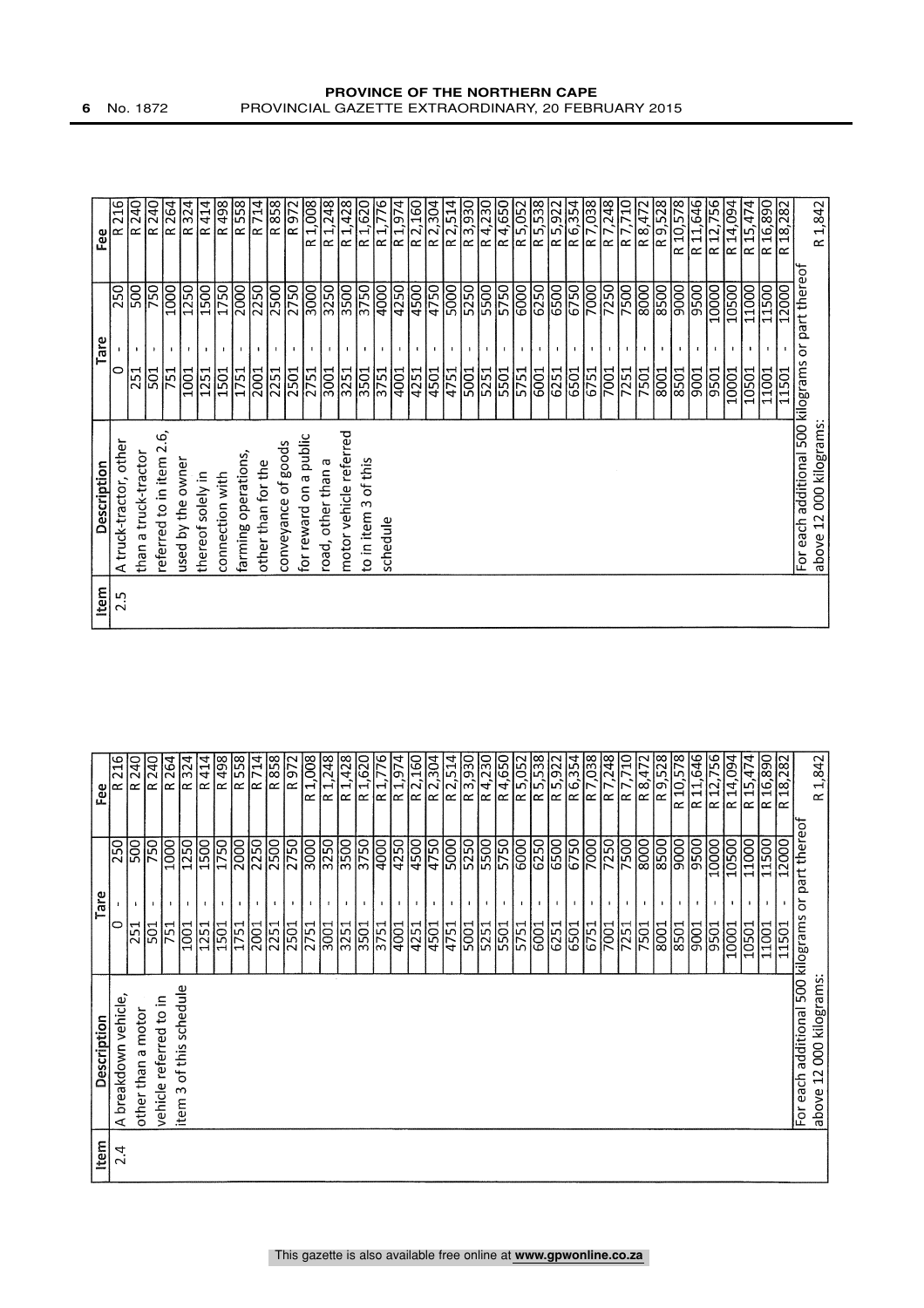|                            | <b>Pec</b>               |                        |                           |                 |                              |                  |                     |                        |                    |       |                        | $\approx$            | $\approx$          | R <sup>2</sup>                           | I≈                  | Ιç                 | ຶ້                 | ⊯                  | ∣∞               | $\overline{R}$                               | R⊻                  | $\approx$ $\approx$ $\approx$ |                  |                          | ∣≍່               | آ∝                | ∣∝               | $\frac{e}{\alpha}$    | $\overline{\mathbf{z}}$ | ∣∝                    | I∝                   | $\alpha$                        | $R_{10}$             | $\overline{11}$    | $\frac{12}{2}$                | $\frac{1}{4}$ | $R_{15}$    | $\frac{15}{2}$      | $\frac{18}{2}$  |                                                   | $\approx$               |
|----------------------------|--------------------------|------------------------|---------------------------|-----------------|------------------------------|------------------|---------------------|------------------------|--------------------|-------|------------------------|----------------------|--------------------|------------------------------------------|---------------------|--------------------|--------------------|--------------------|------------------|----------------------------------------------|---------------------|-------------------------------|------------------|--------------------------|-------------------|-------------------|------------------|-----------------------|-------------------------|-----------------------|----------------------|---------------------------------|----------------------|--------------------|-------------------------------|---------------|-------------|---------------------|-----------------|---------------------------------------------------|-------------------------|
|                            | 250                      | $\overline{500}$       | 750                       | 1000            | 1250                         | 500              | 1750                | 2000                   | 2250               | 2500  | 2750                   | 3000                 | 3250               |                                          | 3500                | 4000               | 4250               | 4500               | 4750             | 5000                                         | 5250                | 5500                          |                  | 6000                     | 5250              | 550               | $\frac{6750}{ }$ | 7000                  | 7250                    | 7500                  | $\frac{8000}{20000}$ | 8500                            | 0006                 | $\frac{9500}{ }$   | 10000                         | 10500         | 11000       | 11500<br>12000      |                 |                                                   |                         |
| Tare                       | 0                        | 251                    | 501                       | $\overline{51}$ | $\overline{1001}$            | 1251             | $\frac{1501}{2501}$ | 1751                   | <b>2001</b>        | 2251  | <b>2501</b><br>2751    |                      | 3001               |                                          | $\frac{3251}{3501}$ | $\frac{1}{3751}$   | 4001               | $\frac{4251}{251}$ | $\frac{1501}{2}$ | 4751                                         | 5001                | 5251                          | 5501             | 5751                     | $\overline{5001}$ | $\overline{6251}$ | 6501             | $\overline{55}$       | $\overline{7001}$       | 7251                  | 7501                 | 8001                            | 8501                 | $\overline{9001}$  | 501                           | 10001         | 10501       | 11001               | 11501           |                                                   |                         |
| Description                | A trailer, other than a  | motor vehicle referred | to in item 2.3, 2.8, 2.10 |                 | or 3 of this schedule,       | with a tare of:  |                     |                        |                    |       |                        |                      |                    |                                          |                     |                    |                    |                    |                  |                                              |                     |                               |                  |                          |                   |                   |                  |                       |                         |                       |                      |                                 |                      |                    |                               |               |             |                     |                 | For each additional 500 kilograms or part thereof | above 12 000 kilograms: |
| Item                       | 2.7                      |                        |                           |                 |                              |                  |                     |                        |                    |       |                        |                      |                    |                                          |                     |                    |                    |                    |                  |                                              |                     |                               |                  |                          |                   |                   |                  |                       |                         |                       |                      |                                 |                      |                    |                               |               |             |                     |                 |                                                   |                         |
|                            |                          |                        |                           |                 |                              |                  |                     |                        |                    |       |                        |                      |                    |                                          |                     |                    |                    |                    |                  |                                              |                     |                               |                  |                          |                   |                   |                  |                       |                         |                       |                      |                                 |                      |                    |                               |               |             |                     |                 |                                                   |                         |
| Fee                        | R 216                    | R 240                  | R 252<br>R 264            |                 | $\frac{324}{ }$<br>$\propto$ | $R$ 414          | R498                | R 558                  | R 714              | R 858 | R 972                  | 1,008<br>œ           | 1,248<br>$\approx$ | 1,428<br>∣∝                              | 1,620<br>∣∝         | R <sub>1,776</sub> | R <sub>1,974</sub> | R 2,160            | 2,304<br>⊾ءا     | R 2,514                                      | 3,930<br>l∝         | R 4, 230<br>R 4, 650          |                  | R 5,052                  | R 5,886           | 5,922<br>l≃       | R 6,354          | R 7,038               | R 7,248                 | R7,710                | R 8,472              | R9,528                          | R <sub>10,578</sub>  | R 11,646           | R 12,756                      | R 14,094      | 15,474<br>œ | 16,890<br>$\propto$ | R 18,282        |                                                   | 1,842<br>œ              |
|                            | 250                      | 500                    | 750<br>1000               |                 | 1250                         | 1500             | 1750                | 2000                   | 2250               | 2500  | 2750                   |                      | $\frac{3250}{ }$   | 3500                                     | 3750                | 4000               | 4250               | 4500               | 4750             | 2009                                         | 5250                | 5500                          | 5750             | $\overline{600}$         | $\frac{50}{250}$  | 6500              | 6750             | $\overline{000}$      | 7250                    | 7500                  | $\overline{3000}$    | 8500                            | $\frac{1}{2000}$     | 9500               | 10000                         | 10500         | 11000       | 11500               | 12000           |                                                   |                         |
| Tare                       | 0                        | က<br> ၁                | ြိ                        | $\sqrt{5}$      | $\overline{100}$             | $\overline{125}$ | 150                 | $\frac{175}{2}$        | $\frac{8}{200}$    | 225   | <b>P50</b>             | 275                  | $\frac{1}{300}$    | $\mathbf{\mathbf{t}}$<br>$\frac{1}{325}$ | $\frac{350}{375}$   | ⊢                  | 宝<br>400           | ⊣<br>425           | $\sqrt{450}$     | $\overline{\phantom{0}}$<br>$\overline{475}$ | $\mathbf{E}$<br>500 | $\frac{55}{55}$               | $\frac{50}{575}$ | $\overline{\phantom{a}}$ | 600               | $\frac{65}{60}$   |                  | H<br>$\overline{675}$ | $\frac{1}{20}$          | −∣<br>$\frac{25}{25}$ | $\frac{50}{25}$      | $\overline{\phantom{a}}$<br>800 | $\mathbf{I}$<br>8501 | −<br>$\frac{8}{3}$ | $\overline{\mathbb{L}}$<br>50 | 10001         | 1050        | Ţ<br>1100           | $\frac{150}{1}$ |                                                   |                         |
| Description<br><b>Item</b> | A truck-tractor, used by | the owner thereof,     | solely for his own        |                 | farming activities, other    | than for the     | conveyance of goods | for reward on a public | road, other than a |       | motor vehicle referred | to in item 3 of this | schedule           |                                          |                     |                    |                    |                    |                  |                                              |                     |                               |                  |                          |                   |                   |                  |                       |                         |                       |                      |                                 |                      |                    |                               |               |             |                     |                 | For each additional 500 kilograms or part thereof | above 12 000 kilograms: |

| 1,842<br>$\overline{216}$<br>2,646<br>2,826<br>9,528<br>10,578<br>11,646<br>$\overline{714}$<br>3,420<br>5,364<br>6,504<br>7,248<br>56<br>14,094<br>252<br>5,760<br>$\frac{28}{2}$<br>8,472<br>432<br>4,002<br>5,022<br>3,702<br>12,<br>$\vec{\mathsf{a}}$<br>$\sim$<br>¦≌<br>$\overline{\mathsf{N}}$<br>lα<br>Ιœ<br>$\propto$<br>$\propto$<br>œ<br>Ιœ<br>$\propto$<br>I≃<br>$\propto$<br>$\propto$<br>lα<br>$\propto$<br>œ<br>$\propto$<br>lα<br>lα<br>$\propto$<br>lα<br>$\propto$<br>$\propto$<br>l∝<br>œ<br>œ<br>œ<br>$\propto$<br>œ<br>$\propto$<br>$\propto$<br>Ιœ<br>∝<br>œ<br>≃<br>$\propto$<br>œ<br>lα<br>$\sim$<br>$\propto$<br>Ιœ<br>l≃<br>lα<br>part thereof<br>5750<br>500<br>1000<br>1250<br>1750<br>3000<br>4500<br>5000<br>6500<br>7000<br>12000<br>250<br>$\frac{1500}{2500}$<br>2000<br>2250<br>2500<br>3500<br>$\frac{1000}{2}$<br>4250<br>5500<br>8000<br>$\overline{6250}$<br>$\frac{6750}{ }$<br>7250<br>8000<br>8500<br>8000<br>550<br>11000<br>11500<br><b>DEC</b><br>$\frac{6}{4750}$<br>7500<br>10000<br>10500<br>ŏ<br>$\mathbf{I}$<br>$\mathbf{I}$<br>$\mathbf{r}$<br>$\mathbf{L}$<br>$\mathbf{I}$<br>$\mathbf{I}$<br>$\cdot$<br>$\mathbf{1}$<br>$\cdot$<br>$\mathbf{1}$<br>kilograms<br>8501<br>0<br>6501<br>5001<br>9501<br>$\frac{10001}{10001}$<br>10501<br>11001<br>$\overline{\Xi}$<br>2751<br>$\frac{1}{2001}$<br>$\frac{3251}{3501}$<br>4001<br>$\frac{4501}{4751}$<br>5251<br>5501<br>5751<br>$\overline{6001}$<br>6251<br>7001<br>7251<br>7501<br>8001<br>11501<br>251<br>$\frac{501}{751}$<br>1251<br>1501<br>$\frac{1751}{1751}$<br>251<br>$\overline{2501}$<br>4251<br>5001<br>1001<br>kilograms<br>$\overline{500}$<br>$\overline{a}$<br>motor vehicle referred<br>ᡣᠣ<br>schedule,<br>$\overline{\mathbf{r}}$<br>trailer, other than<br>additional<br>2.8,<br>to in item 2.3,<br>ŧ<br>80<br>of this<br>tare<br>12<br>For each<br>with a<br>above<br>or 3<br>∢<br>2.7 | Item | Description | $\overline{\text{Tare}}$ | Fee              |
|---------------------------------------------------------------------------------------------------------------------------------------------------------------------------------------------------------------------------------------------------------------------------------------------------------------------------------------------------------------------------------------------------------------------------------------------------------------------------------------------------------------------------------------------------------------------------------------------------------------------------------------------------------------------------------------------------------------------------------------------------------------------------------------------------------------------------------------------------------------------------------------------------------------------------------------------------------------------------------------------------------------------------------------------------------------------------------------------------------------------------------------------------------------------------------------------------------------------------------------------------------------------------------------------------------------------------------------------------------------------------------------------------------------------------------------------------------------------------------------------------------------------------------------------------------------------------------------------------------------------------------------------------------------------------------------------------------------------------------------------------------------------------------------------------------------------------------------------------------------------------------------------------------------|------|-------------|--------------------------|------------------|
|                                                                                                                                                                                                                                                                                                                                                                                                                                                                                                                                                                                                                                                                                                                                                                                                                                                                                                                                                                                                                                                                                                                                                                                                                                                                                                                                                                                                                                                                                                                                                                                                                                                                                                                                                                                                                                                                                                               |      |             |                          | $\overline{120}$ |
|                                                                                                                                                                                                                                                                                                                                                                                                                                                                                                                                                                                                                                                                                                                                                                                                                                                                                                                                                                                                                                                                                                                                                                                                                                                                                                                                                                                                                                                                                                                                                                                                                                                                                                                                                                                                                                                                                                               |      |             |                          | 168              |
|                                                                                                                                                                                                                                                                                                                                                                                                                                                                                                                                                                                                                                                                                                                                                                                                                                                                                                                                                                                                                                                                                                                                                                                                                                                                                                                                                                                                                                                                                                                                                                                                                                                                                                                                                                                                                                                                                                               |      |             |                          |                  |
|                                                                                                                                                                                                                                                                                                                                                                                                                                                                                                                                                                                                                                                                                                                                                                                                                                                                                                                                                                                                                                                                                                                                                                                                                                                                                                                                                                                                                                                                                                                                                                                                                                                                                                                                                                                                                                                                                                               |      |             |                          |                  |
|                                                                                                                                                                                                                                                                                                                                                                                                                                                                                                                                                                                                                                                                                                                                                                                                                                                                                                                                                                                                                                                                                                                                                                                                                                                                                                                                                                                                                                                                                                                                                                                                                                                                                                                                                                                                                                                                                                               |      |             |                          | $\frac{324}{ }$  |
|                                                                                                                                                                                                                                                                                                                                                                                                                                                                                                                                                                                                                                                                                                                                                                                                                                                                                                                                                                                                                                                                                                                                                                                                                                                                                                                                                                                                                                                                                                                                                                                                                                                                                                                                                                                                                                                                                                               |      |             |                          | $\frac{426}{ }$  |
|                                                                                                                                                                                                                                                                                                                                                                                                                                                                                                                                                                                                                                                                                                                                                                                                                                                                                                                                                                                                                                                                                                                                                                                                                                                                                                                                                                                                                                                                                                                                                                                                                                                                                                                                                                                                                                                                                                               |      |             |                          | $\frac{8}{498}$  |
|                                                                                                                                                                                                                                                                                                                                                                                                                                                                                                                                                                                                                                                                                                                                                                                                                                                                                                                                                                                                                                                                                                                                                                                                                                                                                                                                                                                                                                                                                                                                                                                                                                                                                                                                                                                                                                                                                                               |      |             |                          | $\frac{582}{5}$  |
|                                                                                                                                                                                                                                                                                                                                                                                                                                                                                                                                                                                                                                                                                                                                                                                                                                                                                                                                                                                                                                                                                                                                                                                                                                                                                                                                                                                                                                                                                                                                                                                                                                                                                                                                                                                                                                                                                                               |      |             |                          |                  |
|                                                                                                                                                                                                                                                                                                                                                                                                                                                                                                                                                                                                                                                                                                                                                                                                                                                                                                                                                                                                                                                                                                                                                                                                                                                                                                                                                                                                                                                                                                                                                                                                                                                                                                                                                                                                                                                                                                               |      |             |                          | $\frac{010}{2}$  |
|                                                                                                                                                                                                                                                                                                                                                                                                                                                                                                                                                                                                                                                                                                                                                                                                                                                                                                                                                                                                                                                                                                                                                                                                                                                                                                                                                                                                                                                                                                                                                                                                                                                                                                                                                                                                                                                                                                               |      |             |                          | $\frac{54}{3}$   |
|                                                                                                                                                                                                                                                                                                                                                                                                                                                                                                                                                                                                                                                                                                                                                                                                                                                                                                                                                                                                                                                                                                                                                                                                                                                                                                                                                                                                                                                                                                                                                                                                                                                                                                                                                                                                                                                                                                               |      |             |                          | 1,074            |
|                                                                                                                                                                                                                                                                                                                                                                                                                                                                                                                                                                                                                                                                                                                                                                                                                                                                                                                                                                                                                                                                                                                                                                                                                                                                                                                                                                                                                                                                                                                                                                                                                                                                                                                                                                                                                                                                                                               |      |             |                          | $\overline{20}$  |
|                                                                                                                                                                                                                                                                                                                                                                                                                                                                                                                                                                                                                                                                                                                                                                                                                                                                                                                                                                                                                                                                                                                                                                                                                                                                                                                                                                                                                                                                                                                                                                                                                                                                                                                                                                                                                                                                                                               |      |             |                          | $\overline{400}$ |
|                                                                                                                                                                                                                                                                                                                                                                                                                                                                                                                                                                                                                                                                                                                                                                                                                                                                                                                                                                                                                                                                                                                                                                                                                                                                                                                                                                                                                                                                                                                                                                                                                                                                                                                                                                                                                                                                                                               |      |             |                          |                  |
|                                                                                                                                                                                                                                                                                                                                                                                                                                                                                                                                                                                                                                                                                                                                                                                                                                                                                                                                                                                                                                                                                                                                                                                                                                                                                                                                                                                                                                                                                                                                                                                                                                                                                                                                                                                                                                                                                                               |      |             |                          |                  |
|                                                                                                                                                                                                                                                                                                                                                                                                                                                                                                                                                                                                                                                                                                                                                                                                                                                                                                                                                                                                                                                                                                                                                                                                                                                                                                                                                                                                                                                                                                                                                                                                                                                                                                                                                                                                                                                                                                               |      |             |                          |                  |
|                                                                                                                                                                                                                                                                                                                                                                                                                                                                                                                                                                                                                                                                                                                                                                                                                                                                                                                                                                                                                                                                                                                                                                                                                                                                                                                                                                                                                                                                                                                                                                                                                                                                                                                                                                                                                                                                                                               |      |             |                          |                  |
|                                                                                                                                                                                                                                                                                                                                                                                                                                                                                                                                                                                                                                                                                                                                                                                                                                                                                                                                                                                                                                                                                                                                                                                                                                                                                                                                                                                                                                                                                                                                                                                                                                                                                                                                                                                                                                                                                                               |      |             |                          |                  |
|                                                                                                                                                                                                                                                                                                                                                                                                                                                                                                                                                                                                                                                                                                                                                                                                                                                                                                                                                                                                                                                                                                                                                                                                                                                                                                                                                                                                                                                                                                                                                                                                                                                                                                                                                                                                                                                                                                               |      |             |                          |                  |
|                                                                                                                                                                                                                                                                                                                                                                                                                                                                                                                                                                                                                                                                                                                                                                                                                                                                                                                                                                                                                                                                                                                                                                                                                                                                                                                                                                                                                                                                                                                                                                                                                                                                                                                                                                                                                                                                                                               |      |             |                          | 4,410            |
|                                                                                                                                                                                                                                                                                                                                                                                                                                                                                                                                                                                                                                                                                                                                                                                                                                                                                                                                                                                                                                                                                                                                                                                                                                                                                                                                                                                                                                                                                                                                                                                                                                                                                                                                                                                                                                                                                                               |      |             |                          | 4,686            |
|                                                                                                                                                                                                                                                                                                                                                                                                                                                                                                                                                                                                                                                                                                                                                                                                                                                                                                                                                                                                                                                                                                                                                                                                                                                                                                                                                                                                                                                                                                                                                                                                                                                                                                                                                                                                                                                                                                               |      |             |                          |                  |
|                                                                                                                                                                                                                                                                                                                                                                                                                                                                                                                                                                                                                                                                                                                                                                                                                                                                                                                                                                                                                                                                                                                                                                                                                                                                                                                                                                                                                                                                                                                                                                                                                                                                                                                                                                                                                                                                                                               |      |             |                          |                  |
|                                                                                                                                                                                                                                                                                                                                                                                                                                                                                                                                                                                                                                                                                                                                                                                                                                                                                                                                                                                                                                                                                                                                                                                                                                                                                                                                                                                                                                                                                                                                                                                                                                                                                                                                                                                                                                                                                                               |      |             |                          |                  |
|                                                                                                                                                                                                                                                                                                                                                                                                                                                                                                                                                                                                                                                                                                                                                                                                                                                                                                                                                                                                                                                                                                                                                                                                                                                                                                                                                                                                                                                                                                                                                                                                                                                                                                                                                                                                                                                                                                               |      |             |                          | 6,132            |
|                                                                                                                                                                                                                                                                                                                                                                                                                                                                                                                                                                                                                                                                                                                                                                                                                                                                                                                                                                                                                                                                                                                                                                                                                                                                                                                                                                                                                                                                                                                                                                                                                                                                                                                                                                                                                                                                                                               |      |             |                          |                  |
|                                                                                                                                                                                                                                                                                                                                                                                                                                                                                                                                                                                                                                                                                                                                                                                                                                                                                                                                                                                                                                                                                                                                                                                                                                                                                                                                                                                                                                                                                                                                                                                                                                                                                                                                                                                                                                                                                                               |      |             |                          | 6,888            |
|                                                                                                                                                                                                                                                                                                                                                                                                                                                                                                                                                                                                                                                                                                                                                                                                                                                                                                                                                                                                                                                                                                                                                                                                                                                                                                                                                                                                                                                                                                                                                                                                                                                                                                                                                                                                                                                                                                               |      |             |                          |                  |
|                                                                                                                                                                                                                                                                                                                                                                                                                                                                                                                                                                                                                                                                                                                                                                                                                                                                                                                                                                                                                                                                                                                                                                                                                                                                                                                                                                                                                                                                                                                                                                                                                                                                                                                                                                                                                                                                                                               |      |             |                          | 7,710            |
|                                                                                                                                                                                                                                                                                                                                                                                                                                                                                                                                                                                                                                                                                                                                                                                                                                                                                                                                                                                                                                                                                                                                                                                                                                                                                                                                                                                                                                                                                                                                                                                                                                                                                                                                                                                                                                                                                                               |      |             |                          |                  |
|                                                                                                                                                                                                                                                                                                                                                                                                                                                                                                                                                                                                                                                                                                                                                                                                                                                                                                                                                                                                                                                                                                                                                                                                                                                                                                                                                                                                                                                                                                                                                                                                                                                                                                                                                                                                                                                                                                               |      |             |                          |                  |
|                                                                                                                                                                                                                                                                                                                                                                                                                                                                                                                                                                                                                                                                                                                                                                                                                                                                                                                                                                                                                                                                                                                                                                                                                                                                                                                                                                                                                                                                                                                                                                                                                                                                                                                                                                                                                                                                                                               |      |             |                          |                  |
|                                                                                                                                                                                                                                                                                                                                                                                                                                                                                                                                                                                                                                                                                                                                                                                                                                                                                                                                                                                                                                                                                                                                                                                                                                                                                                                                                                                                                                                                                                                                                                                                                                                                                                                                                                                                                                                                                                               |      |             |                          |                  |
|                                                                                                                                                                                                                                                                                                                                                                                                                                                                                                                                                                                                                                                                                                                                                                                                                                                                                                                                                                                                                                                                                                                                                                                                                                                                                                                                                                                                                                                                                                                                                                                                                                                                                                                                                                                                                                                                                                               |      |             |                          |                  |
|                                                                                                                                                                                                                                                                                                                                                                                                                                                                                                                                                                                                                                                                                                                                                                                                                                                                                                                                                                                                                                                                                                                                                                                                                                                                                                                                                                                                                                                                                                                                                                                                                                                                                                                                                                                                                                                                                                               |      |             |                          |                  |
|                                                                                                                                                                                                                                                                                                                                                                                                                                                                                                                                                                                                                                                                                                                                                                                                                                                                                                                                                                                                                                                                                                                                                                                                                                                                                                                                                                                                                                                                                                                                                                                                                                                                                                                                                                                                                                                                                                               |      |             |                          | 15,474           |
|                                                                                                                                                                                                                                                                                                                                                                                                                                                                                                                                                                                                                                                                                                                                                                                                                                                                                                                                                                                                                                                                                                                                                                                                                                                                                                                                                                                                                                                                                                                                                                                                                                                                                                                                                                                                                                                                                                               |      |             |                          | 16,890           |
|                                                                                                                                                                                                                                                                                                                                                                                                                                                                                                                                                                                                                                                                                                                                                                                                                                                                                                                                                                                                                                                                                                                                                                                                                                                                                                                                                                                                                                                                                                                                                                                                                                                                                                                                                                                                                                                                                                               |      |             |                          |                  |
|                                                                                                                                                                                                                                                                                                                                                                                                                                                                                                                                                                                                                                                                                                                                                                                                                                                                                                                                                                                                                                                                                                                                                                                                                                                                                                                                                                                                                                                                                                                                                                                                                                                                                                                                                                                                                                                                                                               |      |             |                          |                  |
|                                                                                                                                                                                                                                                                                                                                                                                                                                                                                                                                                                                                                                                                                                                                                                                                                                                                                                                                                                                                                                                                                                                                                                                                                                                                                                                                                                                                                                                                                                                                                                                                                                                                                                                                                                                                                                                                                                               |      |             |                          |                  |
|                                                                                                                                                                                                                                                                                                                                                                                                                                                                                                                                                                                                                                                                                                                                                                                                                                                                                                                                                                                                                                                                                                                                                                                                                                                                                                                                                                                                                                                                                                                                                                                                                                                                                                                                                                                                                                                                                                               |      |             |                          |                  |
|                                                                                                                                                                                                                                                                                                                                                                                                                                                                                                                                                                                                                                                                                                                                                                                                                                                                                                                                                                                                                                                                                                                                                                                                                                                                                                                                                                                                                                                                                                                                                                                                                                                                                                                                                                                                                                                                                                               |      |             |                          |                  |
|                                                                                                                                                                                                                                                                                                                                                                                                                                                                                                                                                                                                                                                                                                                                                                                                                                                                                                                                                                                                                                                                                                                                                                                                                                                                                                                                                                                                                                                                                                                                                                                                                                                                                                                                                                                                                                                                                                               |      |             |                          |                  |

| <b>PROVINSIE NOORD-KAAP</b>                         |  |
|-----------------------------------------------------|--|
| BUITENGEWONE PROVINSIALE KOERANT, 20 FEBRUARIE 2015 |  |
|                                                     |  |
|                                                     |  |

BUITENGEWONE PROVINSIALE KOERANT, 20 FEBRUARIE 2015 No. 1872 **7**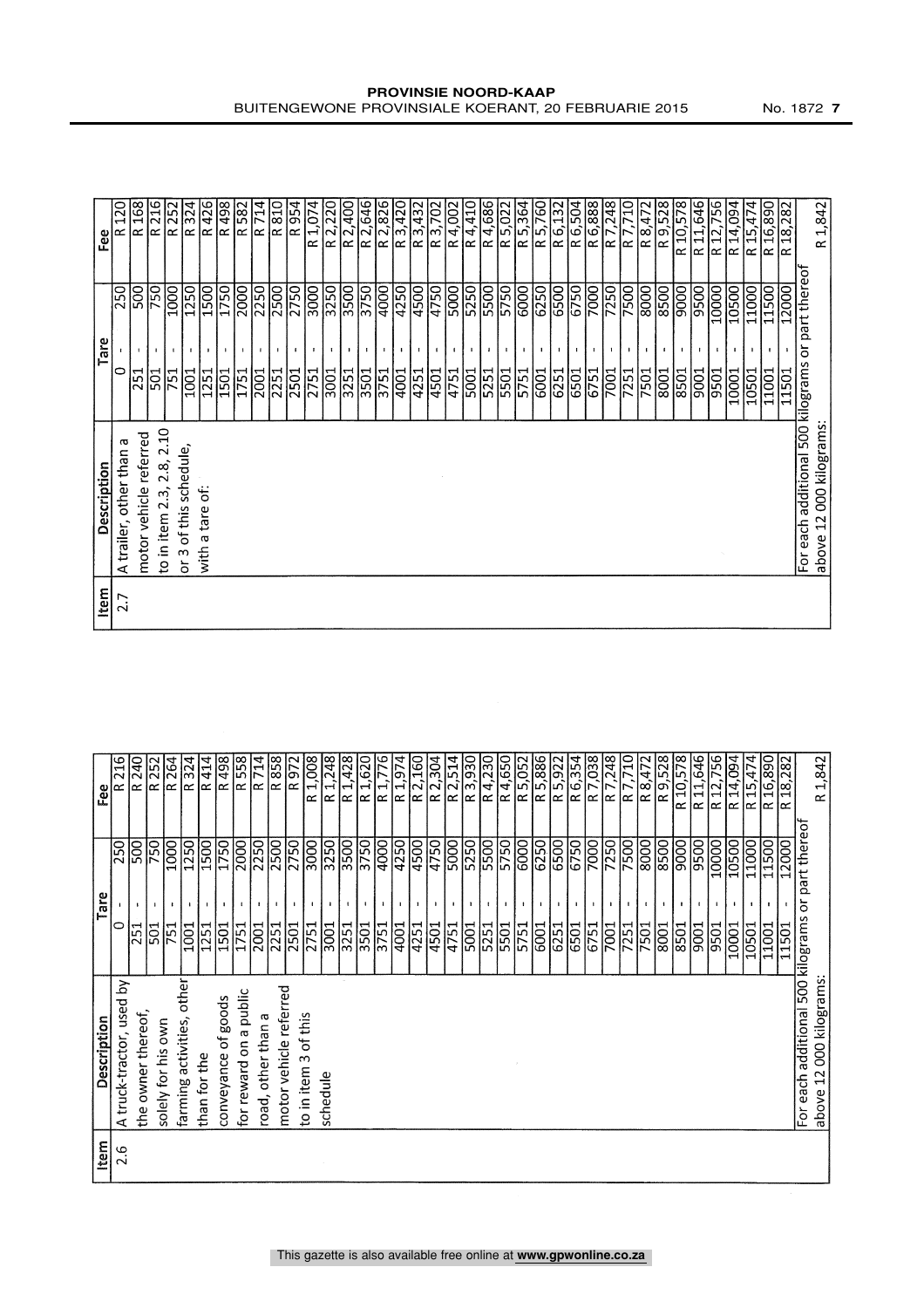| <b>Lee</b> | <b>Item</b> | <b>Description</b>      | Tare                                          | Fee               |
|------------|-------------|-------------------------|-----------------------------------------------|-------------------|
|            | 2.9         | A tractor, other than a | $\overline{50}$<br>$\circ$                    | R 84              |
|            |             | motor vehicle referred  | $\frac{500}{750}$<br>$\mathbf{I}$<br>251      | $\frac{18}{18}$   |
|            |             | to in item 3 of this    | $\overline{501}$                              |                   |
| R108       |             |                         | 1000<br>$\mathfrak{t}$<br>$\overline{751}$    | R84               |
|            |             | schedule                | 1250<br>$\pmb{\cdot}$<br>1001                 | $\overline{88}$   |
|            |             |                         | 1500<br>1750<br>$\frac{1251}{1501}$           | $\overline{R84}$  |
|            |             |                         | $\,$                                          | R 84              |
|            |             |                         | 1751                                          | $\overline{R84}$  |
|            |             |                         | $\frac{1001}{2001}$                           | $\overline{R84}$  |
|            |             |                         | $\pmb{\cdot}$<br>2251                         | R 84              |
|            |             |                         | <b>2501</b>                                   | $\overline{R84}$  |
|            |             |                         | 3000<br>$\pmb{\cdot}$<br>2751                 | R 84              |
|            |             |                         | $\pmb{\mathsf{I}}$<br>$\frac{3001}{3251}$     | R84               |
|            |             |                         | 3250<br>$\mathbf{r}$                          | $\overline{84}$   |
|            |             |                         | 3750<br>$\frac{3501}{2501}$                   | $\overline{R84}$  |
|            |             |                         | 000t<br>$\pmb{\imath}$<br>$\frac{3751}{4001}$ | R 84              |
|            |             |                         | 4250<br>$\mathbf{I}$                          | $\sqrt{84}$       |
|            |             |                         | 4251                                          | $\sqrt{84}$       |
|            |             |                         | $\frac{4500}{4750}$<br>$\pmb{\cdot}$<br>4501  | $\sqrt{84}$       |
|            |             |                         | $\frac{4751}{5001}$                           | $\overline{84}$   |
|            |             |                         |                                               | $\overline{R84}$  |
|            |             |                         | ٠<br>5251                                     | $\overline{84}$   |
|            |             |                         | 5501                                          | $\sqrt{84}$       |
|            |             |                         | $\frac{6000}{ }$<br>5751                      | R 84              |
|            |             |                         | 6250<br>$\mathbf I$<br>$\overline{5001}$      | $\sqrt{84}$       |
|            |             |                         | $rac{6500}{6750}$<br>$\frac{6251}{6501}$      | $\overline{R84}$  |
|            |             |                         | $\mathbf{I}$                                  | R 84              |
|            |             |                         | 7000<br>6751                                  | $\sqrt{84}$       |
|            |             |                         | 7250<br>$\frac{1}{2}$                         | $\sqrt{84}$       |
|            |             |                         | $\mathbf{I}$<br>$\overline{7251}$             | $\overline{R84}$  |
|            |             |                         | 8000<br>7501                                  | $\overline{84}$   |
|            |             |                         | 8500<br>$\pmb{\mathsf{I}}$<br>8001            | R 84              |
|            |             |                         | 9000<br>8501                                  | $\overline{84}$   |
|            |             |                         | 9500<br>9001                                  | $\overline{R84}$  |
|            |             |                         | 10000<br>$\frac{9501}{ }$                     | $\overline{R84}$  |
|            |             |                         | 10500<br>10001                                | $\overline{84}$   |
|            |             |                         | 11000<br>$\blacksquare$<br>10501              | $\overline{R84}$  |
|            |             |                         | 11500<br>$\blacksquare$<br>11001              | $\frac{R84}{R84}$ |
|            |             |                         | 12000<br>$\blacksquare$<br>11501              |                   |

| ree<br>E<br>Fare |                               |                        | R108               |                         |                       |  |
|------------------|-------------------------------|------------------------|--------------------|-------------------------|-----------------------|--|
| Description      | 2.8   A caravan, other than a | self-propelled caravan | or a motor vehicle | referred to in item 2.3 | or 3 of this schedule |  |
| <b>Item</b>      |                               |                        |                    |                         |                       |  |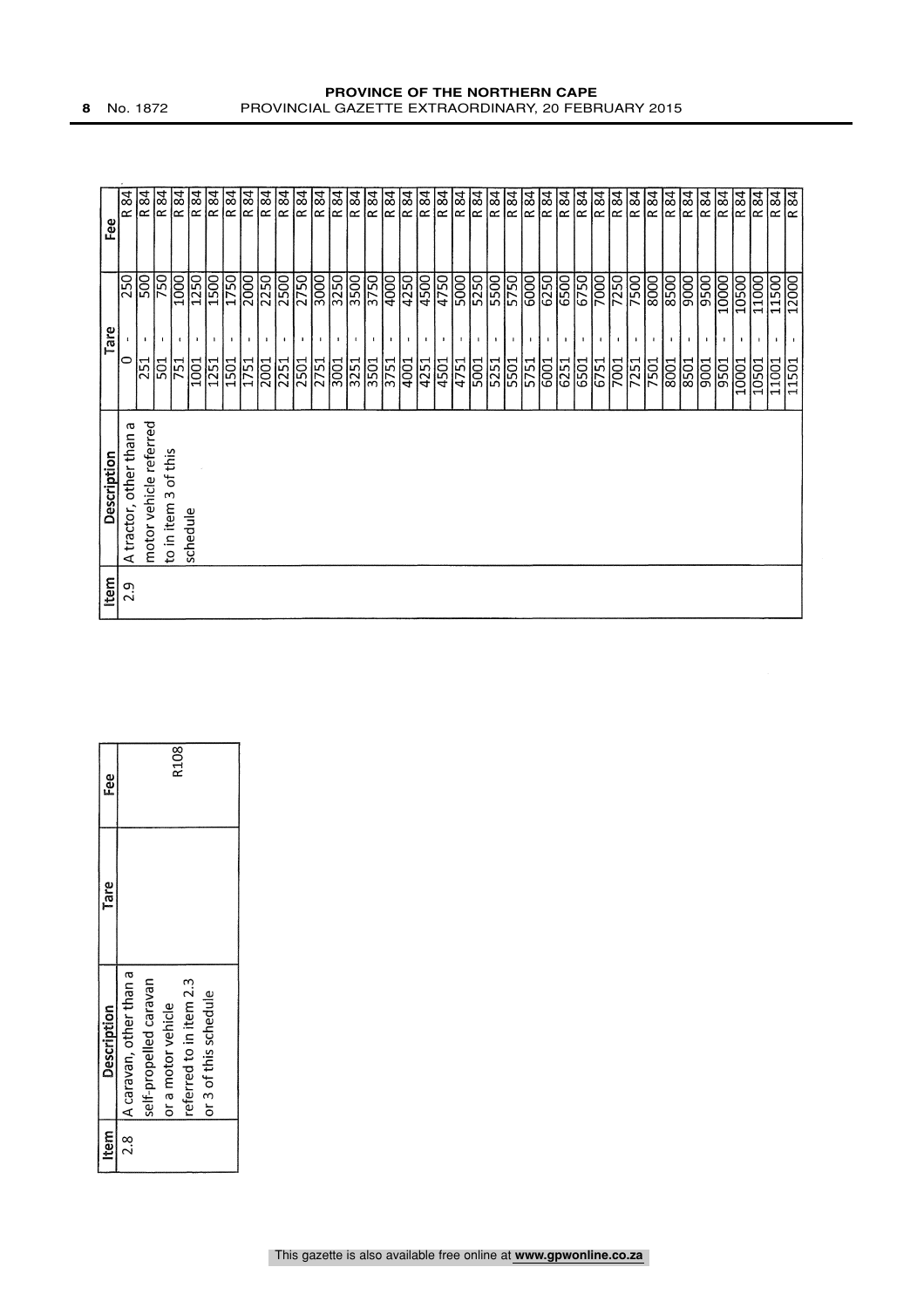| Fee                        |                       |                       |       |                        |                          |                   |                              |                 |                                                |               |                       |                      |         |         |                      |                      |                   |                   |                        |        |                              |         |         |                |                    |     |                   |        |         |                              |                                                          |                                             |                                                |           |                     |                                |                                                   |                         |  |
|----------------------------|-----------------------|-----------------------|-------|------------------------|--------------------------|-------------------|------------------------------|-----------------|------------------------------------------------|---------------|-----------------------|----------------------|---------|---------|----------------------|----------------------|-------------------|-------------------|------------------------|--------|------------------------------|---------|---------|----------------|--------------------|-----|-------------------|--------|---------|------------------------------|----------------------------------------------------------|---------------------------------------------|------------------------------------------------|-----------|---------------------|--------------------------------|---------------------------------------------------|-------------------------|--|
| Tare                       |                       |                       |       |                        |                          |                   |                              |                 |                                                |               |                       |                      |         |         |                      |                      |                   |                   |                        |        |                              |         |         |                |                    |     |                   |        |         |                              |                                                          |                                             |                                                |           |                     |                                |                                                   |                         |  |
| Description                | Licence fees for      | specially classified  |       | vehicles               |                          |                   | Short title and commencement |                 | These regulations shall come into operation on | 1 April 2015. |                       |                      |         |         |                      |                      |                   |                   |                        |        |                              |         |         |                |                    |     |                   |        |         |                              |                                                          |                                             |                                                |           |                     |                                |                                                   |                         |  |
| Item                       | $\sim$                |                       |       |                        |                          |                   | $\overline{\mathbf{r}}$      |                 |                                                |               |                       |                      |         |         |                      |                      |                   |                   |                        |        |                              |         |         |                |                    |     |                   |        |         |                              |                                                          |                                             |                                                |           |                     |                                |                                                   |                         |  |
|                            |                       |                       |       |                        |                          |                   |                              |                 |                                                |               |                       |                      |         |         |                      |                      |                   |                   |                        |        |                              |         |         |                |                    |     |                   |        |         |                              |                                                          |                                             |                                                |           |                     |                                |                                                   |                         |  |
| Fee                        | R <sub>120</sub>      | R 168                 | R 216 | R 252                  | $R$ 324                  | R 426             | R498                         | R 582           | R 714                                          | R 810         | R954                  | R 1,074              | R 2,220 | R 2,400 | R 2,646              | R 2,826              | R 3,420<br>R3,432 | 3,702<br>$\simeq$ | R 4,002                | R4,410 | R4,686<br>R 5,022            | R 5,364 | R 5,760 | R 6,132        | R 6,504<br>R 6,888 |     | R7,248            | R7,710 | R 8,472 | R9,528                       | R <sub>10,578</sub><br>R 11,646                          | R 12,756                                    | R 14,094                                       | R 15,474  | R <sub>16,890</sub> | 18,282<br>$\propto$            |                                                   | R <sub>1,842</sub>      |  |
|                            | 250                   | $\frac{500}{750}$     |       | 1000                   | 1250                     | $\overline{1500}$ | 1750                         | 2000            | 2250<br>$\mathbf{I}$                           | 2500          | 2750                  | 3000                 | 3250    |         | 3750<br>$\mathbf{I}$ | 4000                 | 4250<br>4500      | 4750              | 2000                   | 5250   | 5500<br>5750<br>$\mathbf{I}$ | 6000    | 6250    | 6500           | 6750<br>7000       |     | 7250              | 7500   | 8000    | 8500<br>$\pmb{\mathfrak{c}}$ | 9000<br>9500<br>$\mathbf I$<br>$\mathbf{I}$              | 10000                                       | 10500                                          | 11000     | 11500               | 12000                          |                                                   |                         |  |
| $\overline{\mathsf{Tare}}$ | $\circ$               | $\frac{5}{25}$        |       | $\overline{5}$         | 100                      |                   | $\frac{125}{150}$            | $\frac{175}{2}$ | $\frac{1}{200}$                                |               | ٣<br>$\frac{25}{250}$ | ↤<br>$\frac{275}{5}$ |         | ٣       | ⊣                    | ٣<br>$\frac{1}{200}$ | ٣                 | 450               | ↤<br>$\frac{475}{500}$ | ᆏ      | $\frac{525}{550}$            | 575     |         | $\frac{60}{6}$ | 650                | 675 | $\frac{100}{750}$ |        | ↤       | $\frac{8}{1}$                | H<br>$\overline{\phantom{0}}$<br>$\frac{80}{10}$<br>န္တြ | $\overline{\phantom{0}}$<br>$\frac{950}{ }$ | $\mathbf{\overline{u}}$<br>$\frac{0001}{2000}$ | ᆏ<br>1050 | ٣<br>1100           | $\mathrel{\mathsf{H}}$<br>1150 |                                                   |                         |  |
| <b>Description</b>         | A trailer, drawn by a | tractor, other than a |       | motor vehicle referred | to in item 2.3, 2.8 or 3 | of this schedule  |                              |                 |                                                |               |                       |                      |         |         |                      |                      |                   |                   |                        |        |                              |         |         |                |                    |     |                   |        |         |                              |                                                          |                                             |                                                |           |                     |                                | For each additional 500 kilograms or part thereof | above 12 000 kilograms: |  |

| ltem | Description                                          | Tare | Fee |
|------|------------------------------------------------------|------|-----|
|      | specially classified<br>Licence fees for<br>vehicles |      | R66 |
| N    | Short title and commencement                         |      |     |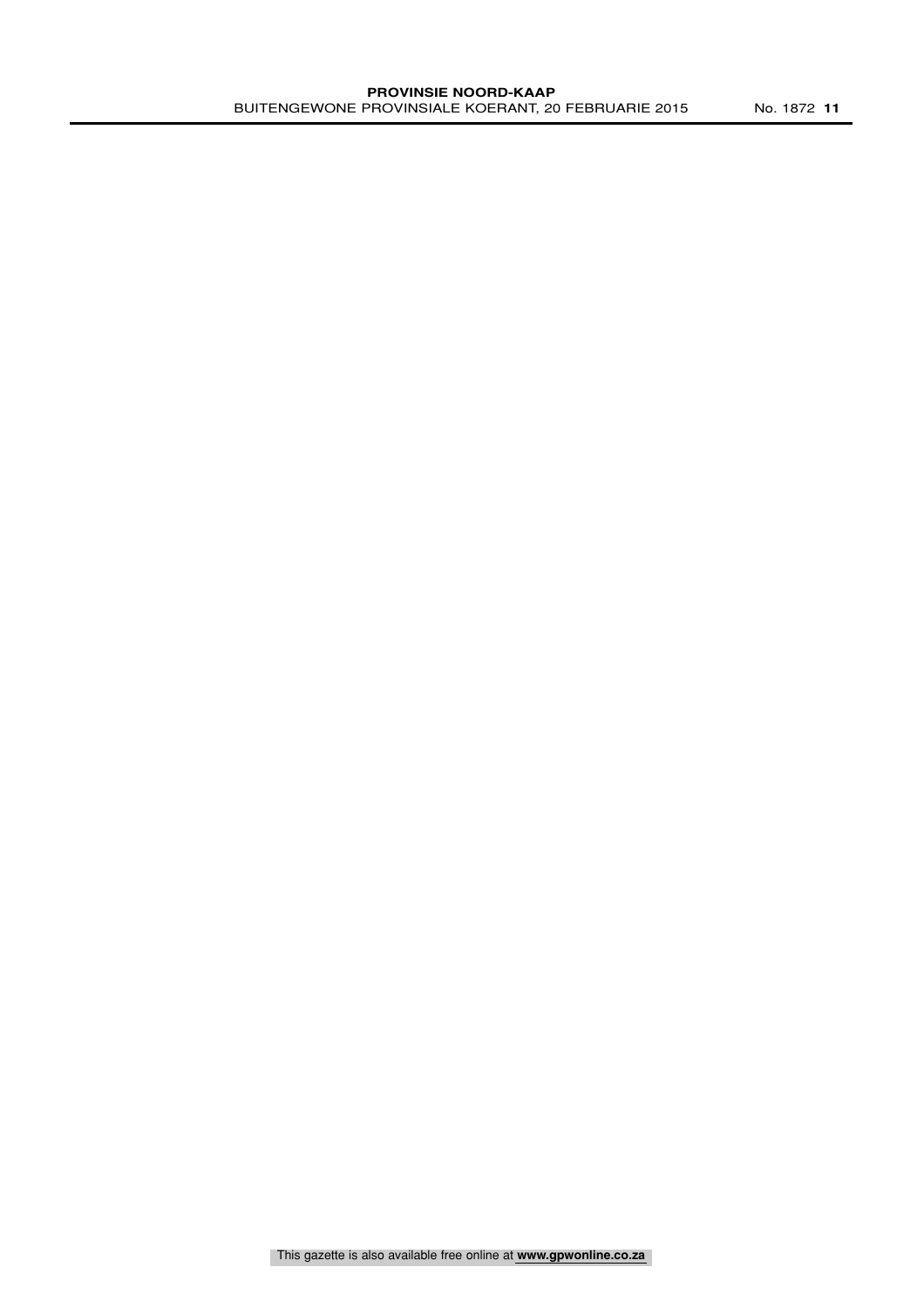This gazette is also available free online at **www.gpwonline.co.za**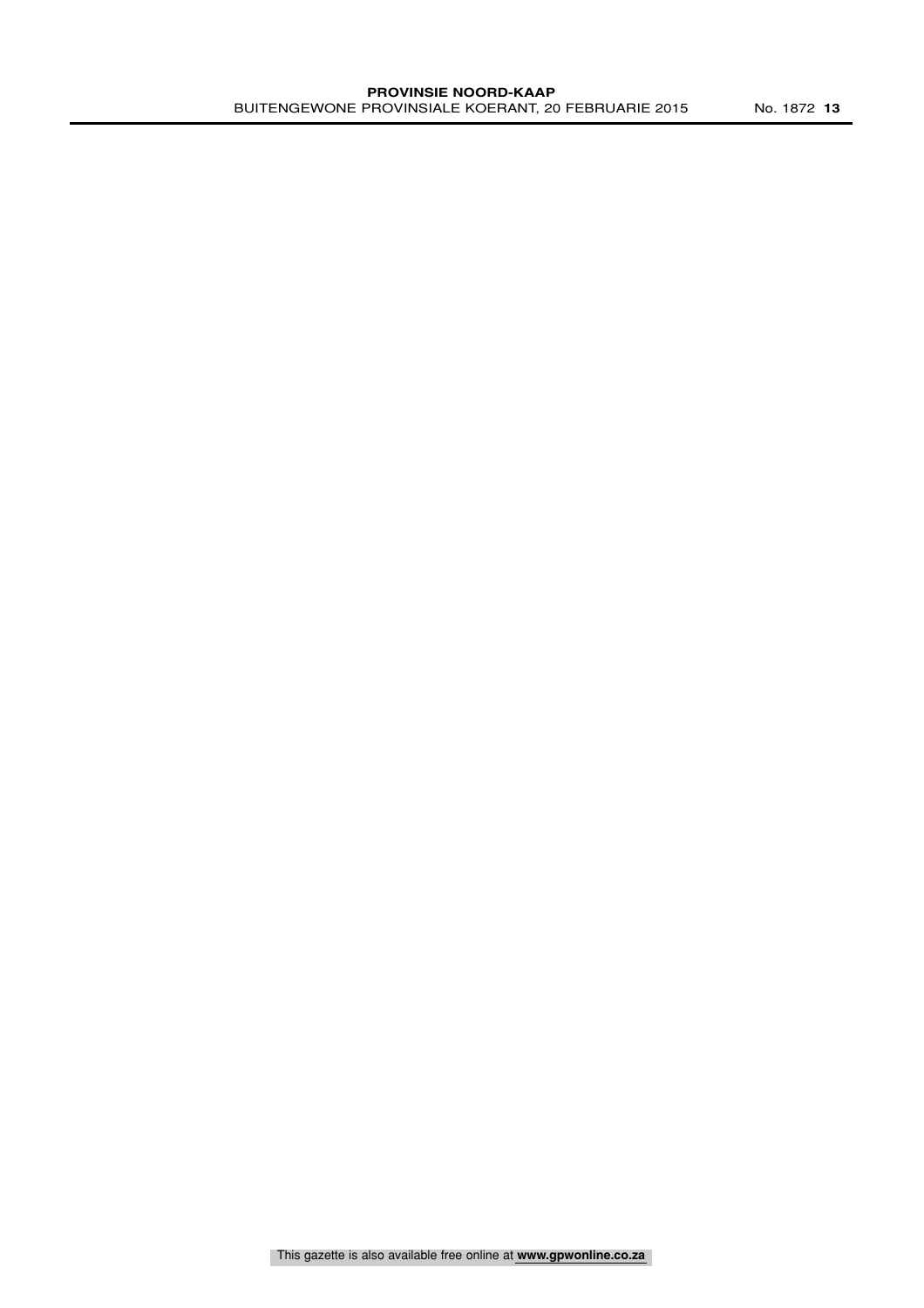This gazette is also available free online at **www.gpwonline.co.za**